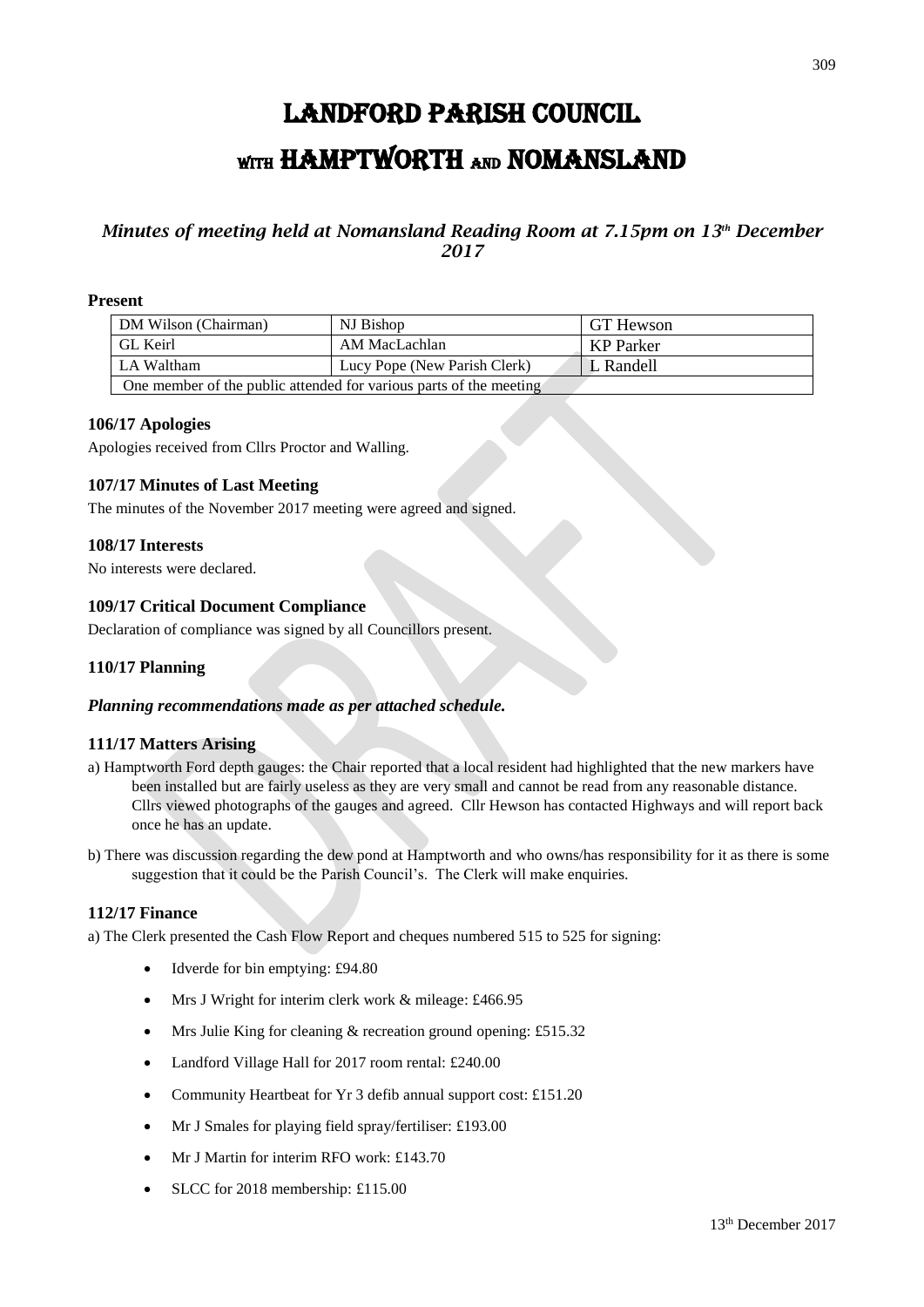- Ms L Pope expenses for mobile phone, contract, printer: £163.39
- Ms L Pope for November mileage: £43.20
- November Gross salaries (50 hours): £536.95
- Cllr Waltham proposed and Cllr Hewson seconded that the Report be approved; also that all cheques (except that for the Village Hall which required clarification) be approved: resolved unanimously.
- b) The Clerk presented the Budget Control Report which was duly received and approved by the Council.
- c) The Chair then gave a presentation regarding the Budget options for 2018/19. The Chair highlighted that at the Parish Council meeting on 8 November it was agreed that the Parish Council should now start to budget strategically for the longer term and build up a development fund; also that the Finance Group would develop 3 budget scenarios for consideration by the Council at tonight's meeting.
- The Chair explained that in 2016/2017 the Landford Precept was set at £21,500 which resulted in a Band D payment of £37 per household. With the addition of Nomansland and Hamptworth households the same band D payment would give a precept of £36,000.

The Chair detailed the three options:

- 1. Maintaining the precept at the same level:; this would only allow minimal maintenance investment but no investment in the agreed development fund.
- 2. Increasing the precept to £55,000 giving a Band D payment of £56.80: this would allow greater immediate investment in particular at Nomansland and Landford Recreation Areas but no investment in the development fund.
- 3. Increasing the precept to £49,000 giving a Band D payment of £50.60 and planning phased investments which most importantly would allow £5000 investment into the development fund.
- Discussion then ensued regarding the options before Cllr Wilson proposed that the Council adopt the Finance Group's recommended Option 3. This was seconded by Cllr MacLachlan and resolved by the Council by 5 votes with 2 abstentions. Cllr Hewson was concerned that the equipment fund might be used for something other than proposed.

## **113/17 Clerk's Report**

- a) The Clerk reported that the LCP have appointed a contractor to install the new signs and thus are forwarding a cheque to the Parish Council for it to place the order as agreed at the last meeting.
- b) The Parish Council now has a mobile phone telephone number 07421 354039 on which to contact the Clerk.
- c) The Pensions Regulator has been updated regarding the change in Parish Council employees and the Council has fulfilled its responsibilities regarding autoenrollment.
- d) The Parish Council's PO Box address has been confirmed as PO Box 2360, Fordingbridge, SP6 9BB: all mail sent to this address will now be forwarded to the Clerk.
- e) There is a General Data Protection Regulations (GDPR) briefing by the Head of Legal Services at NALC on Thursday 25th January 2018 at Warminster Civic Centre at a cost of £35+VAT. The briefing will cover a breakdown of the regulations, how they apply to councils, responsibilities for councils and what action to take. Councillors approved attendance of the Clerk at this event.

## **114/17 Defibrillator**

Cllr Bishop reported that at the recent meeting of the Defibrillator Committee it was decided to now run the training seminar every two years as opposed to annually. This will save costs but also if Landford get a defibrillator in the near future then a seminar will have to be run there. Cllr Parker commented that the a defibrillator for Landford was discussed by the LCP yesterday: their preferred location would be the village hall as there are generally more people there. There was then discussion regarding alternative locations and it was agreed that a meeting between the LCP and Defibrillator Group would be useful: Cllr Bishop to arrange.

## **115/17 Members' Reports**